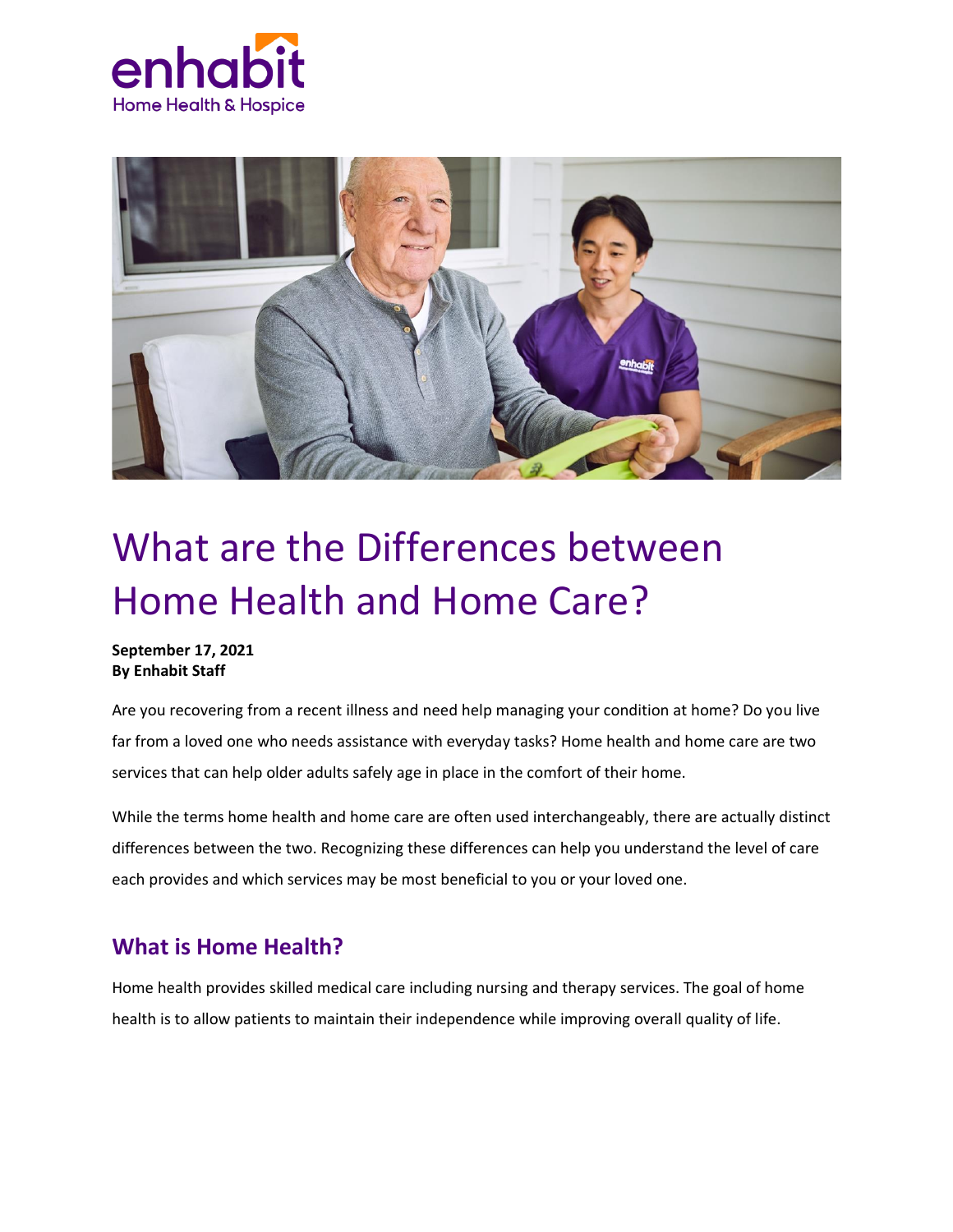

Typical home health services include wound care, disease management, and patient and caregiver education. In addition to skilled care, patients may also receive the help of medical social workers and home health aides.

Home health is designed to meet patients where they are by providing specialized care when they need it most. Whether it's recovering from a recent surgery, transitioning home from the hospital or easing the load on caregivers and loved ones, home health services can benefit a variety of different patients throughout their healthcare journey.

The home health care team works closely with a patient's physician to develop a personalized plan of care and regularly informs them of a patient's progress. Updates can be made to the plan of care as a patient's needs change to ensure they are receiving the right level of care for their desired outcome.

#### **What is Home Care?**

Home care refers to nonskilled services that provide support to patients. The purpose of home care is to help someone with everyday tasks that they may need assistance with.

Home care can be helpful to those who need assistance with bathing, dressing, meal preparation and transportation. An individual who has a hard time getting in and out of the shower, someone who may no longer drive or someone who has trouble with grocery shopping and food preparation may be a good candidate for this level of care.

Not only does home care assist with these tasks, but home care can also offer companionship to those who need social interaction.

Home care doesn't require a physician's approval, but it does require that a person needs assistance with activities of daily living to be eligible. Furthermore, home care isn't typically covered by Medicare and often requires out-of-pocket costs.

## **Identifying the Right Type of Care for You**

Everyone ages differently and requires different levels of care. Determining which level of care is right for you or a loved one depends on your overall goals, well-being and lifestyle.

A person who has trouble managing their finances or has difficulty with activities of daily living but is otherwise healthy may be a good candidate for home care services. Home care can continue as long as